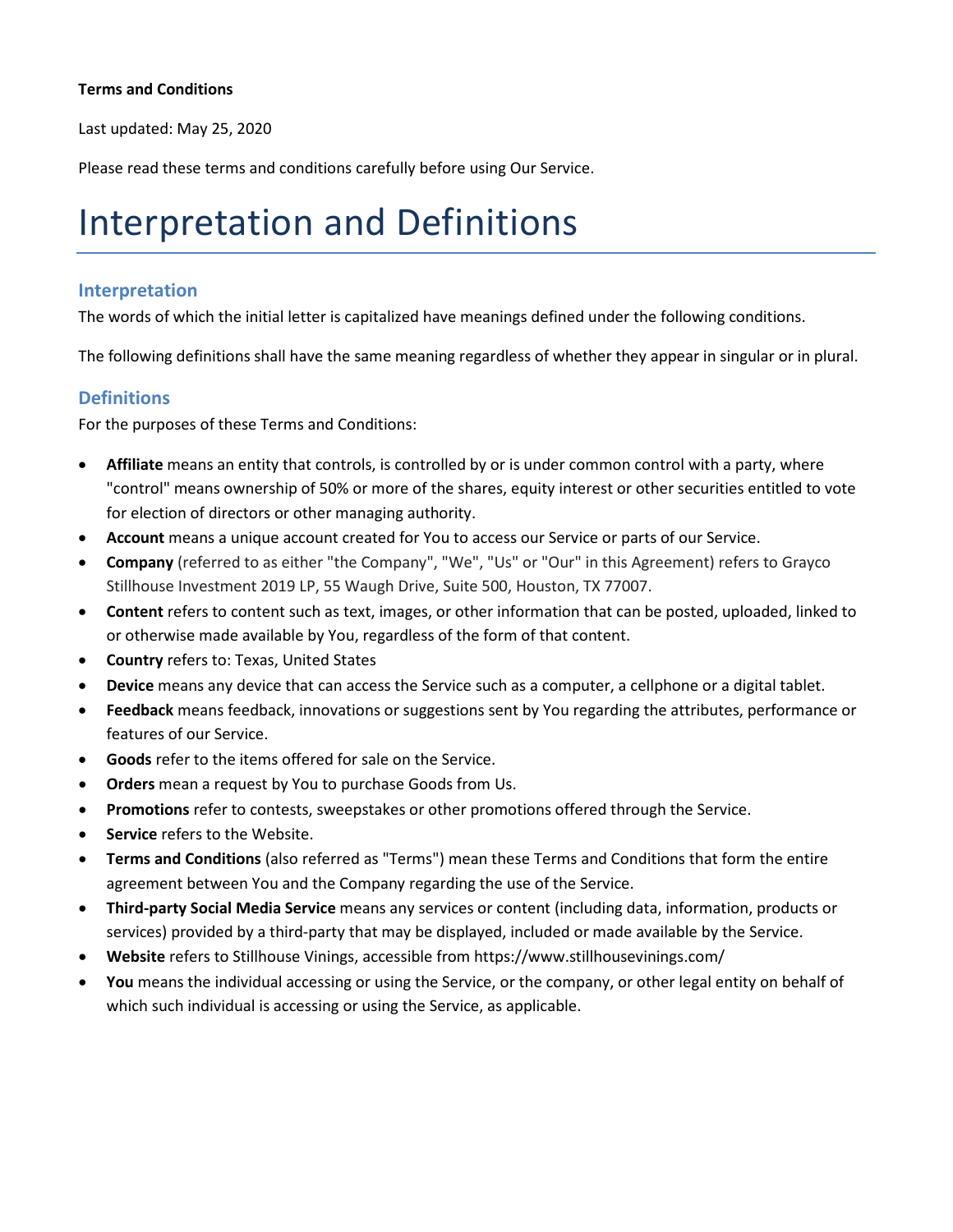# Acknowledgement

These are the Terms and Conditions governing the use of this Service and the agreement that operates between You and the Company. These Terms and Conditions set out the rights and obligations of all users regarding the use of the Service.

Your access to and use of the Service is conditioned on Your acceptance of and compliance with these Terms and Conditions. These Terms and Conditions apply to all visitors, users and others who access or use the Service.

By accessing or using the Service You agree to be bound by these Terms and Conditions. If You disagree with any part of these Terms and Conditions then You may not access the Service.

You represent that you are over the age of 18. The Company does not permit those under 18 to use the Service.

Your access to and use of the Service is also conditioned on Your acceptance of and compliance with the Privacy Policy of the Company. Our Privacy Policy describes Our policies and procedures on the collection, use and disclosure of Your personal information when You use the Application or the Website and tells You about Your privacy rights and how the law protects You. Please read Our Privacy Policy carefully before using Our Service.

#### **Availability, Errors and Inaccuracies**

We are constantly updating Our offerings of Goods on the Service. The Goods available on Our Service may be mispriced, described inaccurately, or unavailable, and We may experience delays in updating information regarding our Goods on the Service and in Our advertising on other websites.

We cannot and do not guarantee the accuracy or completeness of any information, including prices, product images, specifications, availability, and services. We reserve the right to change or update information and to correct errors, inaccuracies, or omissions at any time without prior notice.

#### **Prices Policy**

The Company reserves the right to revise its prices at any time prior to accepting an Order.

The prices quoted may be revised by the Company subsequent to accepting an Order in the event of any occurrence affecting delivery caused by government action, variation in customs duties, increased shipping charges, higher foreign exchange costs and any other matter beyond the control of the Company. In that event, You will have the right to cancel Your Order.

#### Promotions

Any Promotions made available through the Service may be governed by rules that are separate from these Terms.

If You participate in any Promotions, please review the applicable rules as well as our Privacy policy. If the rules for a Promotion conflict with these Terms, the Promotion rules will apply.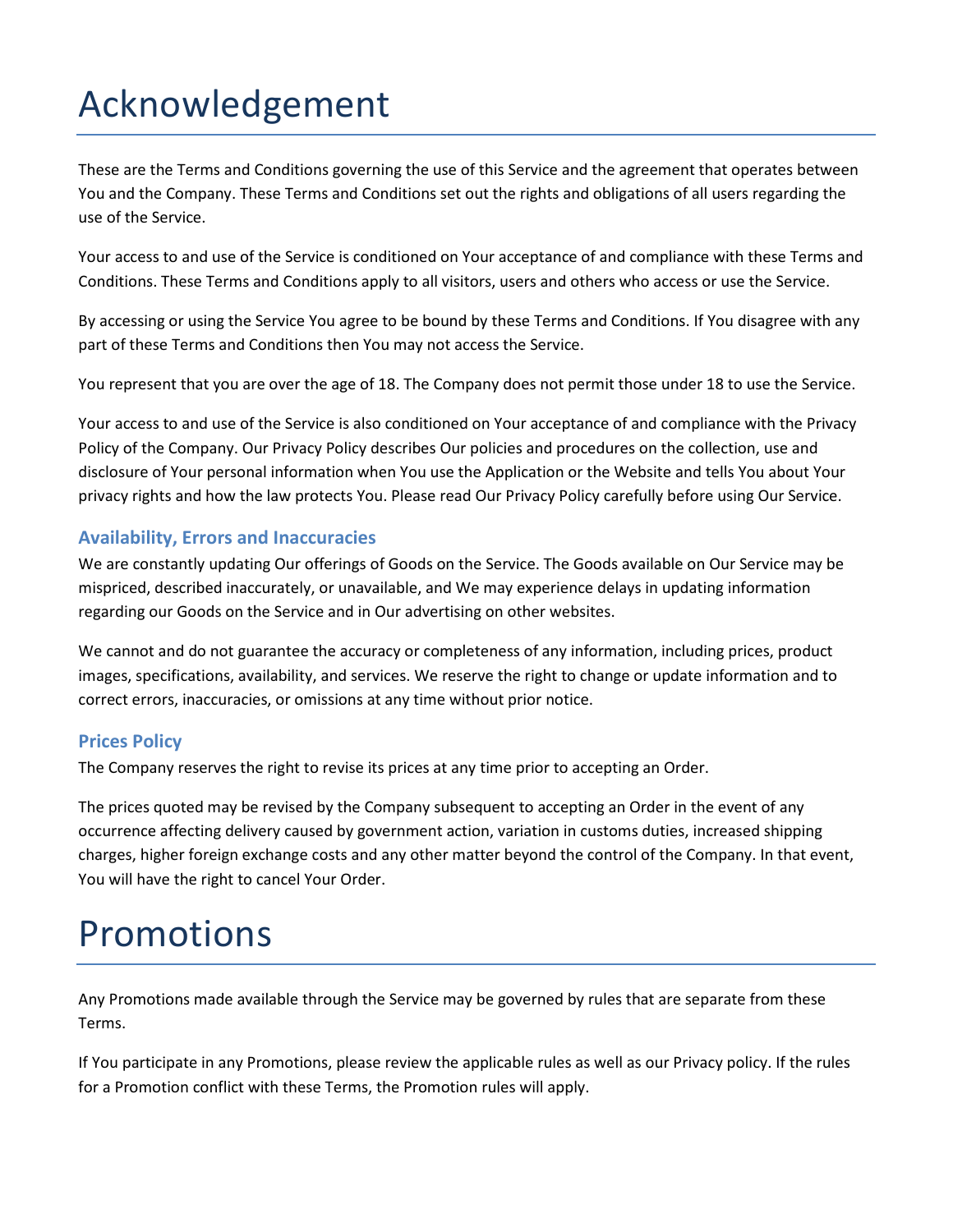### User Accounts

When You create an account with Us, You must provide Us information that is accurate, complete, and current at all times. Failure to do so constitutes a breach of the Terms, which may result in immediate termination of Your account on Our Service.

You are responsible for safeguarding the password that You use to access the Service and for any activities or actions under Your password, whether Your password is with Our Service or a Third-Party Social Media Service.

You agree not to disclose Your password to any third party. You must notify Us immediately upon becoming aware of any breach of security or unauthorized use of Your account.

You may not use as a username the name of another person or entity or that is not lawfully available for use, a name or trademark that is subject to any rights of another person or entity other than You without appropriate authorization, or a name that is otherwise offensive, vulgar or obscene.

# Copyright Policy

#### **Intellectual Property Infringement**

We respect the intellectual property rights of others. It is Our policy to respond to any claim that Content posted on the Service infringes a copyright or other intellectual property infringement of any person.

If You are a copyright owner, or authorized on behalf of one, and You believe that the copyrighted work has been copied in a way that constitutes copyright infringement that is taking place through the Service, You must submit Your notice in writing to the attention of our copyright agent via email at info@graycopartners.com and include in Your notice a detailed description of the alleged infringement.

You may be held accountable for damages (including costs and attorneys' fees) for misrepresenting that any Content is infringing Your copyright.

#### **DMCA Notice and DMCA Procedure for Copyright Infringement Claims**

You may submit a notification pursuant to the Digital Millennium Copyright Act (DMCA) by providing our Copyright Agent with the following information in writing (see 17 U.S.C 512(c)(3) for further detail):

- An electronic or physical signature of the person authorized to act on behalf of the owner of the copyright's interest.
- A description of the copyrighted work that You claim has been infringed, including the URL (i.e., web page address) of the location where the copyrighted work exists or a copy of the copyrighted work.
- Identification of the URL or other specific location on the Service where the material that You claim is infringing is located.
- Your address, telephone number, and email address.
- A statement by You that You have a good faith belief that the disputed use is not authorized by the copyright owner, its agent, or the law.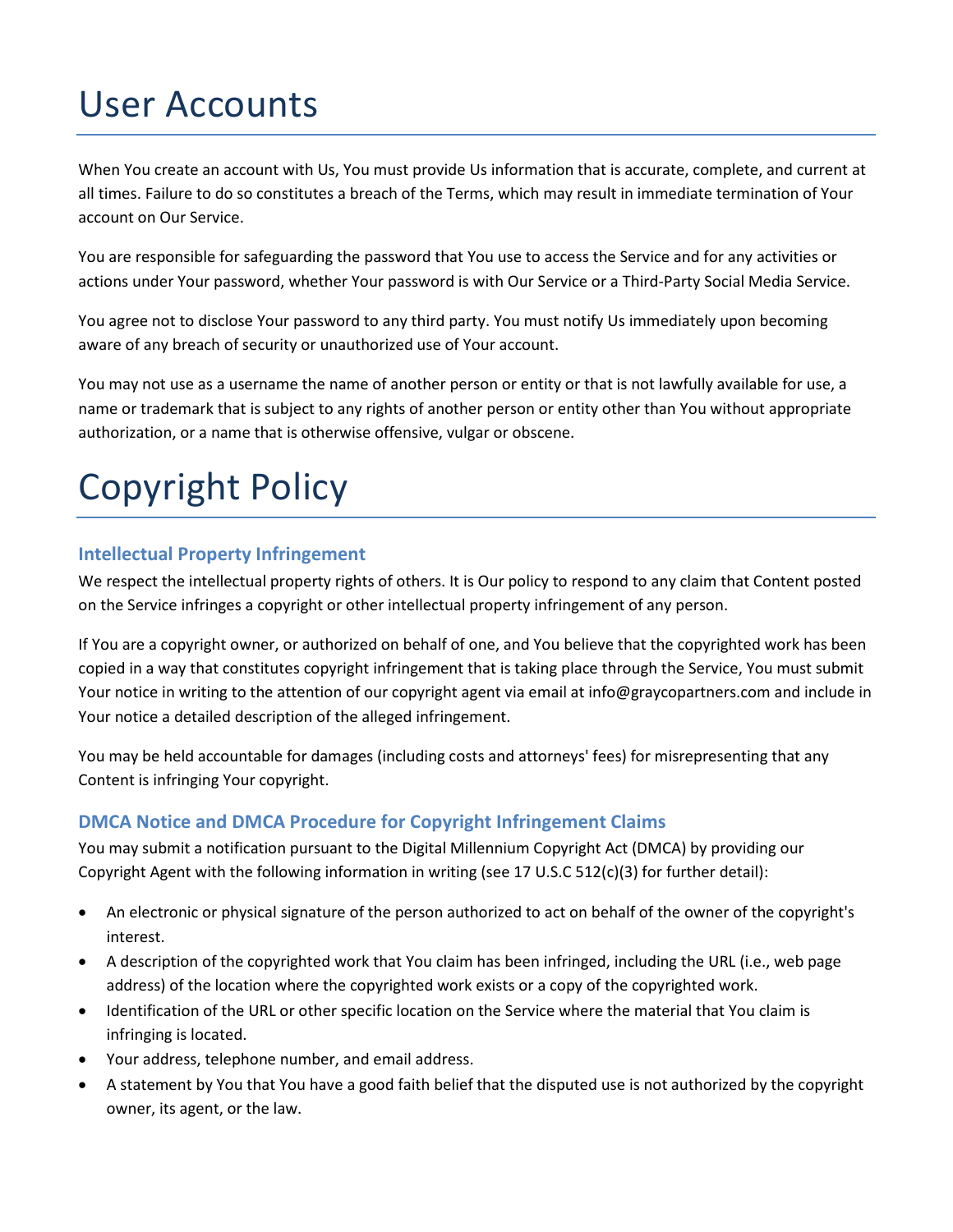• A statement by You, made under penalty of perjury, that the above information in Your notice is accurate and that You are the copyright owner or authorized to act on the copyright owner's behalf.

You can contact our copyright agent via email at info@graycopartners.com.

Upon receipt of a notification, the Company will take whatever action, in its sole discretion, it deems appropriate, including removal of the challenged content from the Service.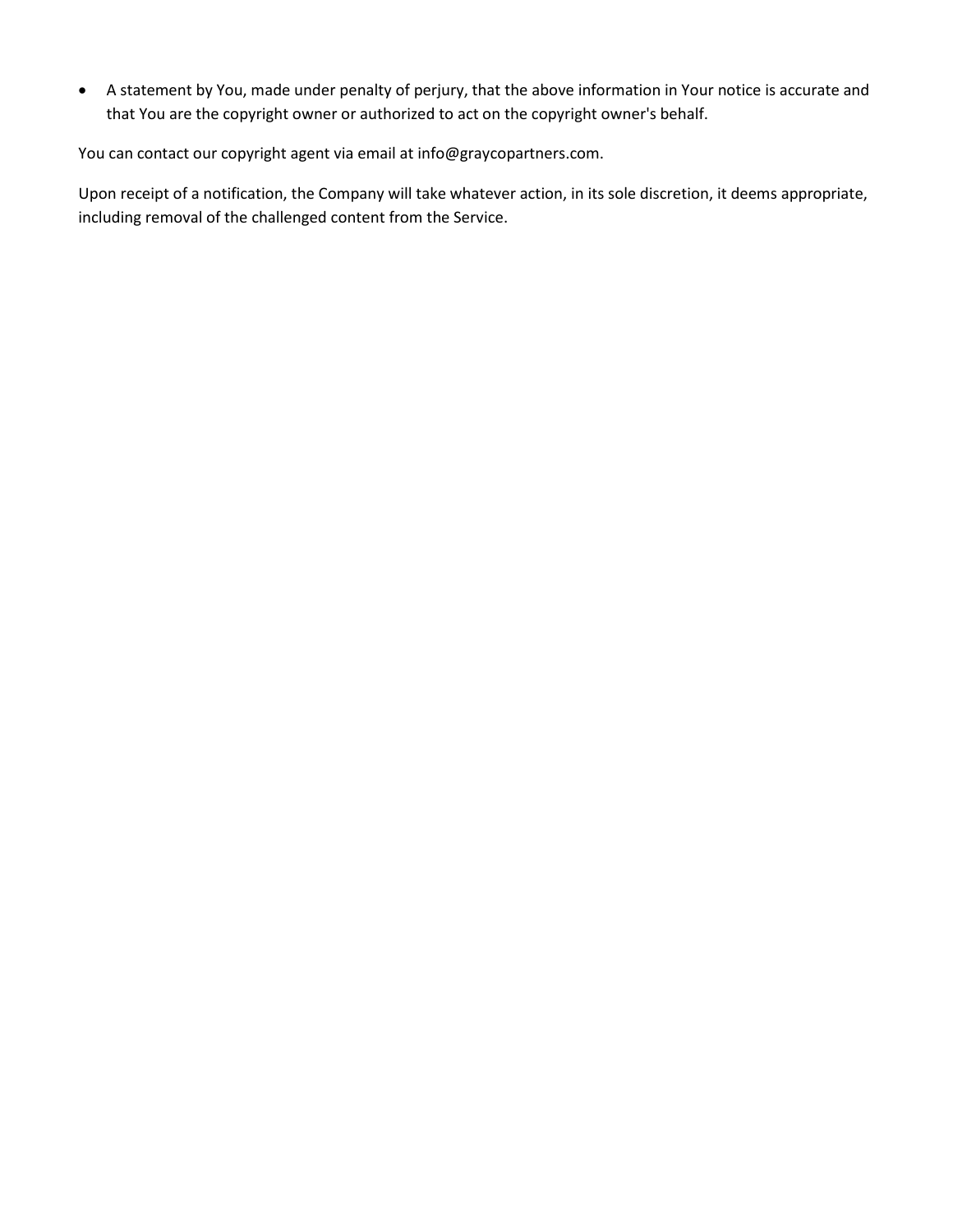## Intellectual Property

The Service and its original content (excluding Content provided by You or other users), features and functionality are and will remain the exclusive property of the Company and its licensors.

The Service is protected by copyright, trademark, and other laws of both the Country and foreign countries.

Our trademarks and trade dress may not be used in connection with any product or service without the prior written consent of the Company.

### Your Feedback to Us

You assign all rights, title and interest in any Feedback You provide the Company. If for any reason such assignment is ineffective, You agree to grant the Company a non-exclusive, perpetual, irrevocable, royalty free, worldwide right and licence to use, reproduce, disclose, sub-licence, distribute, modify and exploit such Feedback without restriction.

#### Links to Other Websites

Our Service may contain links to third-party web sites or services that are not owned or controlled by the Company.

The Company has no control over, and assumes no responsibility for, the content, privacy policies, or practices of any third party web sites or services. You further acknowledge and agree that the Company shall not be responsible or liable, directly or indirectly, for any damage or loss caused or alleged to be caused by or in connection with the use of or reliance on any such content, goods or services available on or through any such web sites or services.

We strongly advise You to read the terms and conditions and privacy policies of any third-party web sites or services that You visit.

### **Termination**

We may terminate or suspend Your Account immediately, without prior notice or liability, for any reason whatsoever, including without limitation if You breach these Terms and Conditions.

Upon termination, Your right to use the Service will cease immediately. If You wish to terminate Your Account, You may simply discontinue using the Service.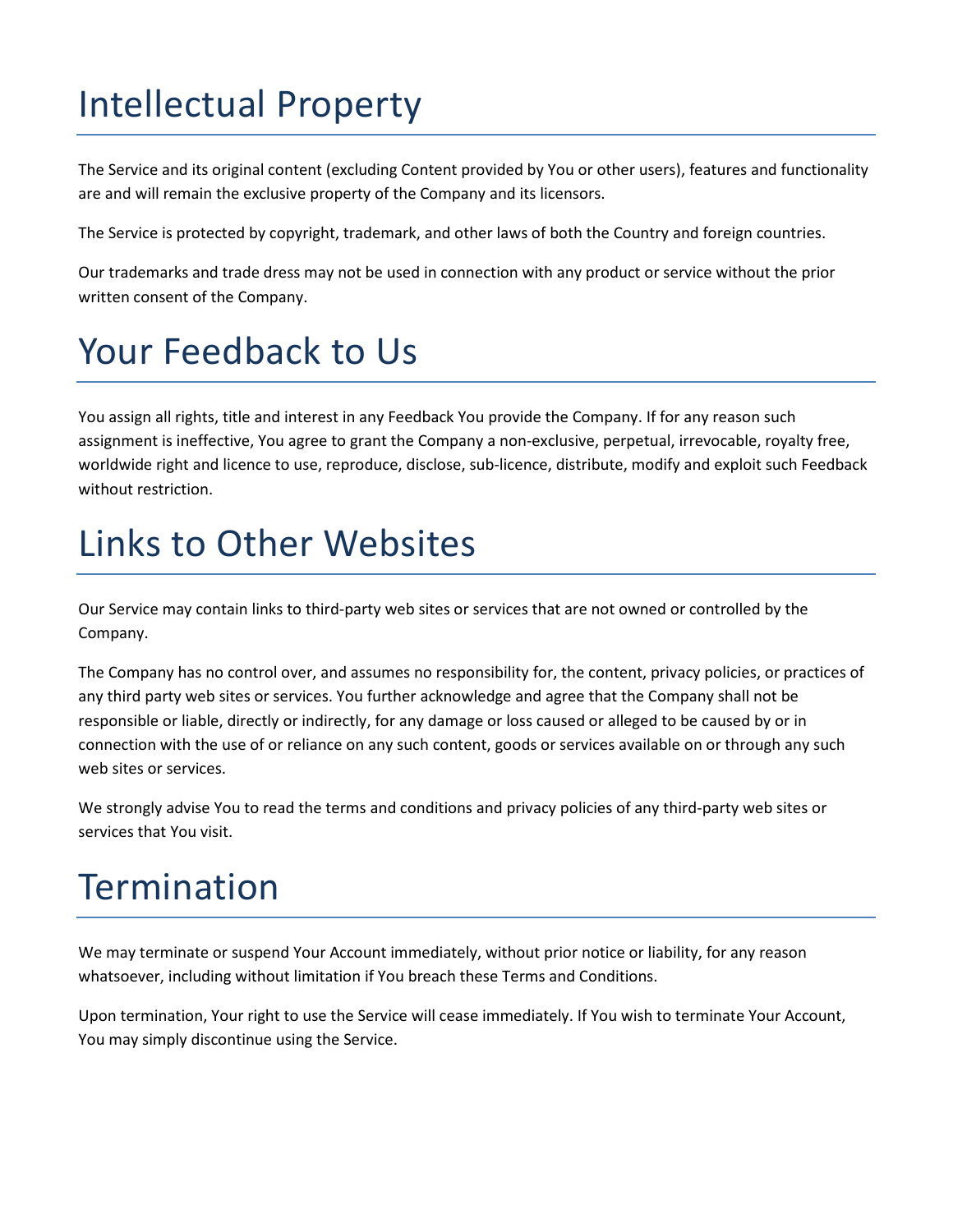# Limitation of Liability

Notwithstanding any damages that You might incur, the entire liability of the Company and any of its suppliers under any provision of this Terms and Your exclusive remedy for all of the foregoing shall be limited to the amount actually paid by You through the Service or 100 USD if You haven't purchased anything through the Service.

To the maximum extent permitted by applicable law, in no event shall the Company or its suppliers be liable for any special, incidental, indirect, or consequential damages whatsoever (including, but not limited to, damages for loss of profits, loss of data or other information, for business interruption, for personal injury, loss of privacy arising out of or in any way related to the use of or inability to use the Service, third-party software and/or thirdparty hardware used with the Service, or otherwise in connection with any provision of this Terms), even if the Company or any supplier has been advised of the possibility of such damages and even if the remedy fails of its essential purpose.

Some states do not allow the exclusion of implied warranties or limitation of liability for incidental or consequential damages, which means that some of the above limitations may not apply. In these states, each party's liability will be limited to the greatest extent permitted by law.

## "AS IS" and "AS AVAILABLE" Disclaimer

The Service is provided to You "AS IS" and "AS AVAILABLE" and with all faults and defects without warranty of any kind. To the maximum extent permitted under applicable law, the Company, on its own behalf and on behalf of its Affiliates and its and their respective licensors and service providers, expressly disclaims all warranties, whether express, implied, statutory or otherwise, with respect to the Service, including all implied warranties of merchantability, fitness for a particular purpose, title and non-infringement, and warranties that may arise out of course of dealing, course of performance, usage or trade practice. Without limitation to the foregoing, the Company provides no warranty or undertaking, and makes no representation of any kind that the Service will meet Your requirements, achieve any intended results, be compatible or work with any other software, applications, systems or services, operate without interruption, meet any performance or reliability standards or be error free or that any errors or defects can or will be corrected.

Without limiting the foregoing, neither the Company nor any of the company's provider makes any representation or warranty of any kind, express or implied: (i) as to the operation or availability of the Service, or the information, content, and materials or products included thereon; (ii) that the Service will be uninterrupted or error-free; (iii) as to the accuracy, reliability, or currency of any information or content provided through the Service; or (iv) that the Service, its servers, the content, or e-mails sent from or on behalf of the Company are free of viruses, scripts, trojan horses, worms, malware, timebombs or other harmful components.

Some jurisdictions do not allow the exclusion of certain types of warranties or limitations on applicable statutory rights of a consumer, so some or all of the above exclusions and limitations may not apply to You. But in such a case the exclusions and limitations set forth in this section shall be applied to the greatest extent enforceable under applicable law.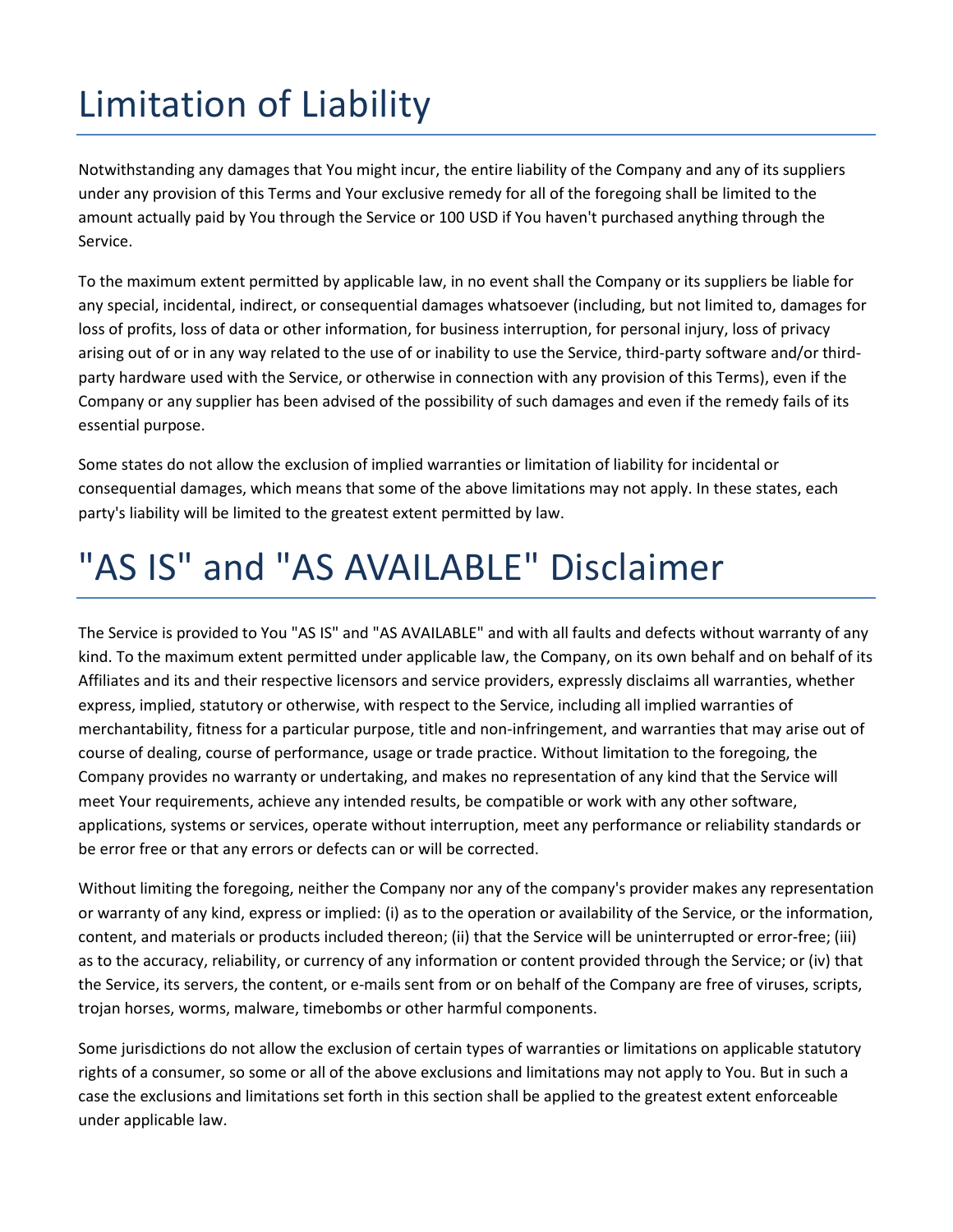### Governing Law

The laws of the Country, excluding its conflicts of law rules, shall govern this Terms and Your use of the Service. Your use of the Application may also be subject to other local, state, national, or international laws.

### Disputes Resolution

If You have any concern or dispute about the Service, You agree to first try to resolve the dispute informally by contacting the Company.

## For European Union (EU) Users

If You are a European Union consumer, you will benefit from any mandatory provisions of the law of the country in which you are resident in.

### United States Legal Compliance

You represent and warrant that (i) You are not located in a country that is subject to the United States government embargo, or that has been designated by the United States government as a "terrorist supporting" country, and (ii) You are not listed on any United States government list of prohibited or restricted parties.

### Severability and Waiver

#### **Severability**

If any provision of these Terms is held to be unenforceable or invalid, such provision will be changed and interpreted to accomplish the objectives of such provision to the greatest extent possible under applicable law and the remaining provisions will continue in full force and effect.

#### **Waiver**

Except as provided herein, the failure to exercise a right or to require performance of an obligation under this Terms shall not effect a party's ability to exercise such right or require such performance at any time thereafter nor shall be the waiver of a breach constitute a waiver of any subsequent breach.

### Translation Interpretation

These Terms and Conditions may have been translated if We have made them available to You on our Service.

You agree that the original English text shall prevail in the case of a dispute.